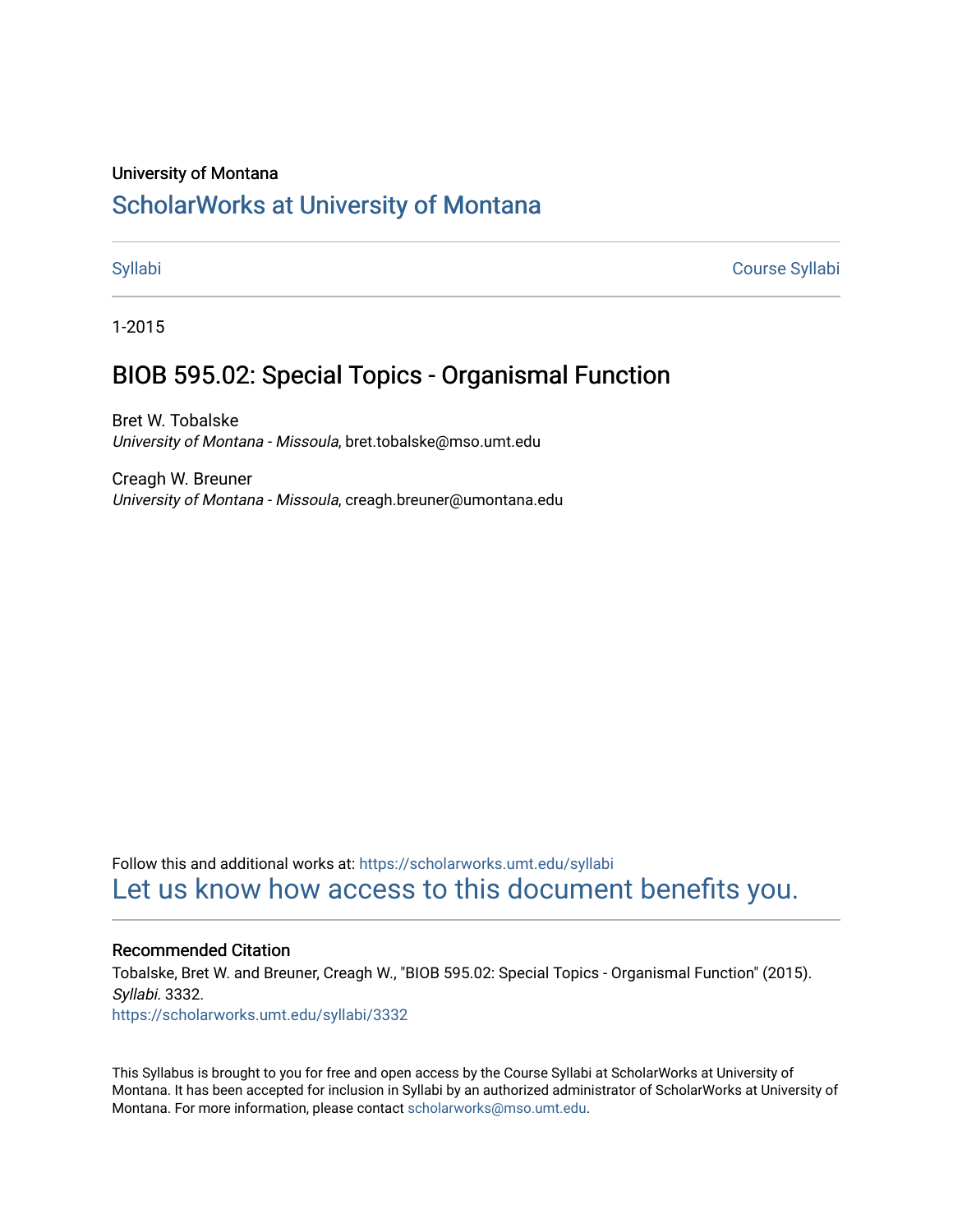## **Organismal Function, BIOB 595.02 Spring 2015**

#### **Class Time and Location**

MW 8:40‐10:00, NAC 201

#### **Instructors**

Bret Tobalske; **bret.tobalske@mso.umt.edu**  Office: HS 208 and field research station; phone: 6631 Office hours: by appointment

 Creagh Breuner; creagh.breuner@umontana.edu Office: Natural Science Annex: 101; phone: 5585 Office hours: by appointment

#### **Course Goals:**

#### *Explore Mechanisms*

To gain a deeper understanding of physiology and morphology that is relevant to any biologist, we will explore the physical and chemical mechanisms that underlie the relationship between form and function. We shall take an integrative view, beginning discussions of morphology and physiology from an evolutionary perspective, moving into the details of size and scaling, chemical signaling, and organismal complexity, and finish with a broader ecological approach to these topics.

### *Understand Complex Ideas and Hypotheses*

 Our approach is twofold: 1) We shall compare and contrast classic themes in physiology with novel and interesting new insight that has emerged from modern research and, (2) we shall examine the ways that modern insight in physiology can be extended in a comparative, ecological and evolutionary context. We will read, analyze and discuss classic and modern papers.

#### **Grading**

| Participation in Discussion               | 50 pts    |
|-------------------------------------------|-----------|
| Assignments                               | 50 pts    |
| Integrative Exam I                        | $100$ pts |
| Integrative Exam II                       | $100$ pts |
| <b>Research Presentation (20 minutes)</b> | $100$ pts |
| Total                                     | 400 pts   |